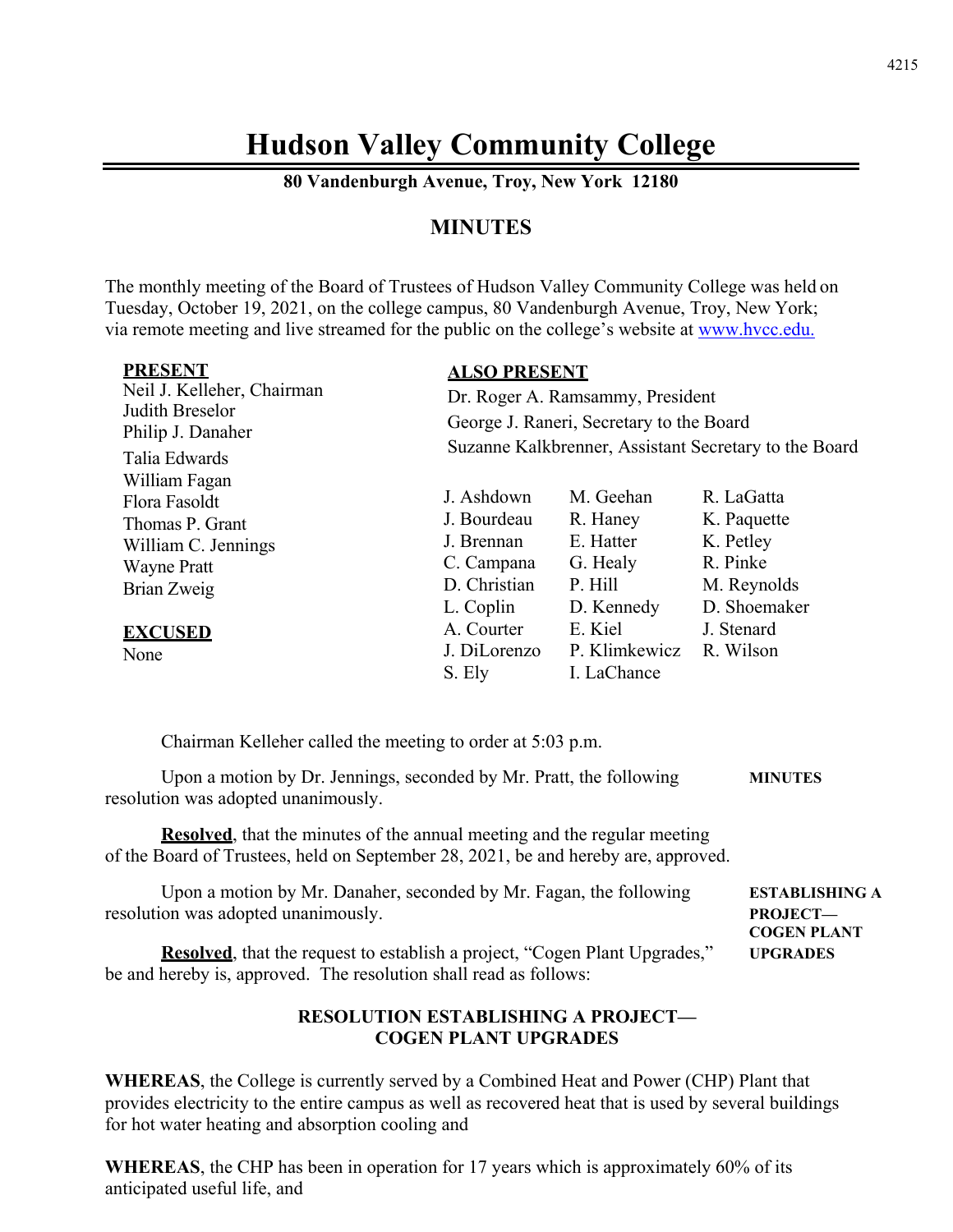**WHEREAS**, the College and its consulting engineers have identified available software upgrades that will increase the net available capacity of the CHP; replace two generators; and replace the radiator on the one air-cooled engine to allow summer operation, all of which will produce sufficient power to meet future campus electrical load as well as allow for plans the college has for construction of new facilities for years to come, and

**WHEREAS**, these improvements to the existing CHP will permit the College to avoid having to construct an electric substation whose cost will exceed the total cost of this upgrade project, and

**WHEREAS**, on October 28, 2014, the Board of Trustees established a designated Campus Energy Management Fund; now, therefore, be it

**RESOLVED**, the College's Board of Trustees approves Establishing a Project – "Cogen Plant Updates" at an estimated cost of \$1,875,000; and be it further

**RESOLVED**, that the Board of Trustees approves the transfer of College funds into the Campus Energy Management Fund to cover the cost of these improvements

# **INFORMATION ITEMS INFORMATION** The following information items were noted: **ITEMS A. FULL-TIME FACULTY**  1. School of STEM Glenn Monastersky, Instructor, Biology, Chemistry and Physics, f/t temp. appt., eff.  $9/27/21$  \$48,981/yr **B. FULL-TIME NON-TEACHING PROFESSIONALS**  1. Academic Affairs Courtney Lamport, Director, External Partnerships and Economic Development, Office of Economic Development and Workforce Initiatives, f/t prob. appt., eff.  $11/1/21$  \$65,000/yr **C. PART-TIME FACULTY**  1. School of Health Sciences Rachel Hargraves, Instructor Dental Hygiene (shelf), p/t appt., eff.  $9/28/21$  or thereafter \$1,136/sch Linda Lam, Instructor Dental Hygiene (shelf), p/t appt., eff. 9/28/21 or thereafter \$1,136/sch Diana Sandu, Instructor Dental Hygiene,  $p/t$  appt., eff.  $10/1/21$  \$74.75/hr **D. RESIGNATIONS**

- 1. Jana Putzig, Alumni Relations and Special Events Coordinator, eff. 11/12/21
- 2. Alba Vega, Advising Specialist, Advisement and Retention, eff. 10/29/2021
- 3. Jordan Vener, Advising Specialist, Education and Social Sciences, eff. 10/15/21
- 4. Kevin Yukie, Manager of Network and Systems, eff. 11/4/21